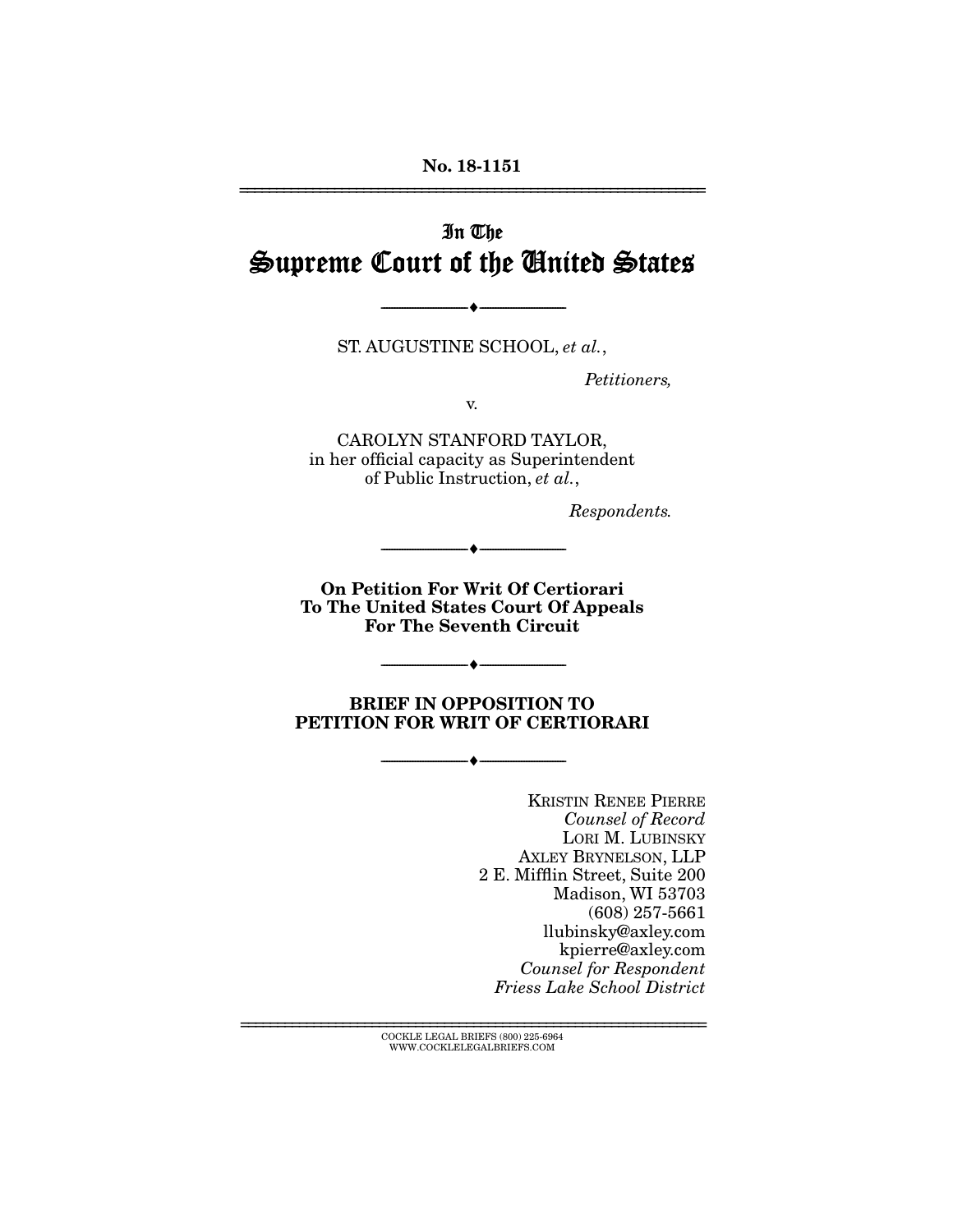#### QUESTION PRESENTED

 Did the Seventh Circuit Court of Appeals err in concluding that the Friess Lake School District applied sections 121.51 and 121.54 of the Wisconsin Statutes in a religiously neutral way that did not violate the Free Exercise Clause or the Establishment Clause of the First Amendment when it accepted Petitioners' assertion that St. Augustine is a Catholic school when determining the school's eligibility for school transportation aid under a statute that precludes two schools affiliated with the same organization from having overlapping attendance areas?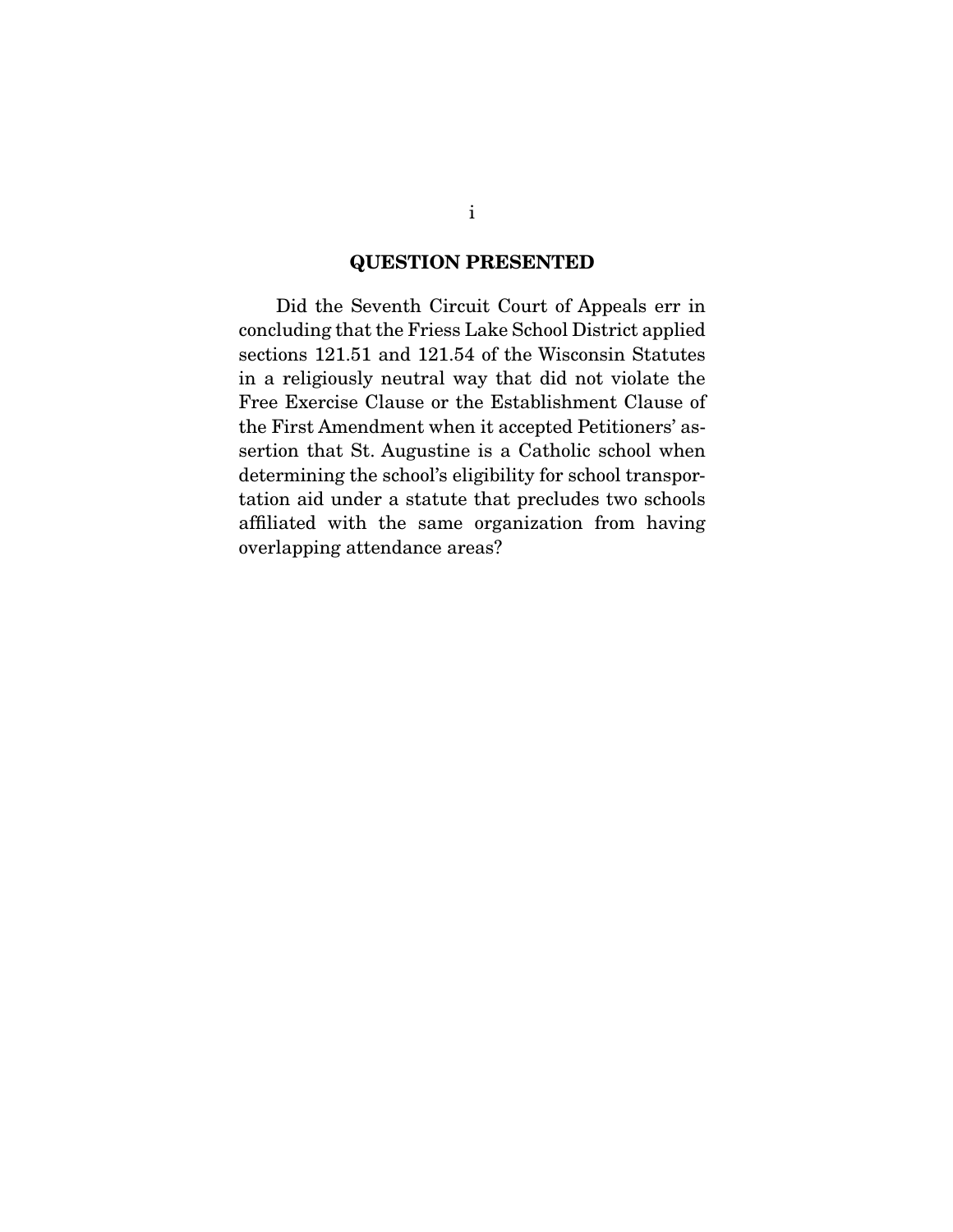#### PARTIES TO THE PROCEEDING

 Petitioners are St. Augustine School, Inc. and Joseph and Amy Forro. Respondents are Carolyn Stanford Taylor, in her official capacity as the current Superintendent of Public Instruction,\* and the former Friess Lake School District.\*\*

 <sup>\*</sup> Ms. Stanford Taylor succeeded Anthony Evers in office as the Superintendent of Public Instruction of the State of Wisconsin during the pendency of this action.

 <sup>\*\*</sup> In 2018, the Friess Lake School District and an adjacent district, the Richfield School District, were consolidated into the Holy Hill Area School District.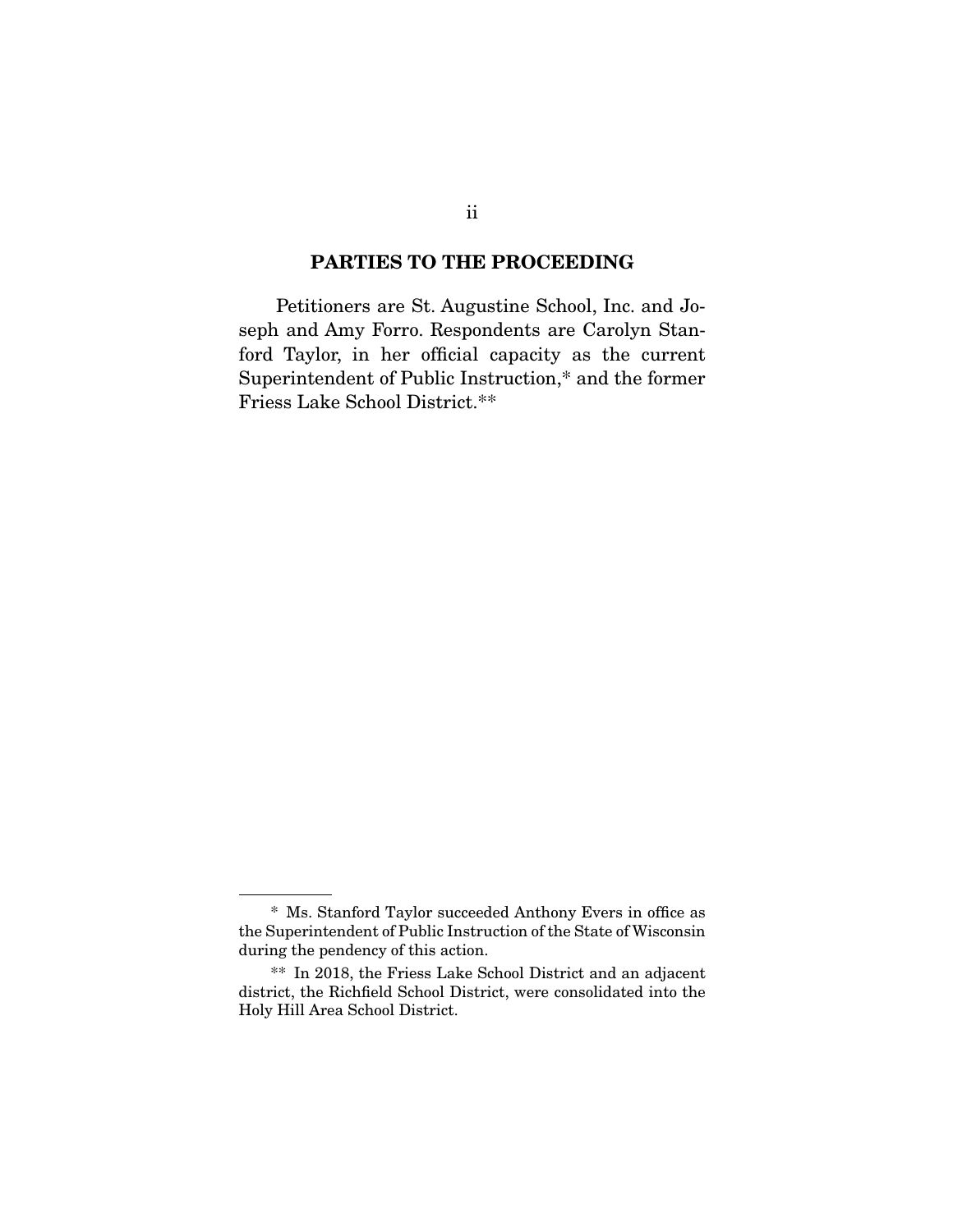## TABLE OF CONTENTS

|                                                                                                                                                                                    | Page          |
|------------------------------------------------------------------------------------------------------------------------------------------------------------------------------------|---------------|
|                                                                                                                                                                                    | $\mathbf{i}$  |
| PARTIES TO THE PROCEEDING                                                                                                                                                          | $\mathbf{ii}$ |
|                                                                                                                                                                                    | iii           |
|                                                                                                                                                                                    | iv            |
|                                                                                                                                                                                    | 1             |
| STATEMENT OF THE CASE                                                                                                                                                              | 3             |
| I.                                                                                                                                                                                 | 3             |
| Η.                                                                                                                                                                                 | 4             |
| <b>REASONS FOR DENYING THE WRIT</b>                                                                                                                                                | 7             |
| L.<br>The Decision is not inconsistent with any<br>relevant Free Exercise Clause decisions of<br>any United States court of appeals, state<br>court of last resort, or this Court  |               |
| II.<br>The Decision is not inconsistent with any<br>relevant Establishment Clause decisions of<br>any United States court of appeals, state<br>court of last resort, or this Court | 11            |
| Reversal and/or clarification of the existing<br>III.<br>decisions of this Court is wholly uncalled for<br>under the facts and circumstances of this                               | 16            |
|                                                                                                                                                                                    | 17            |
|                                                                                                                                                                                    |               |

iii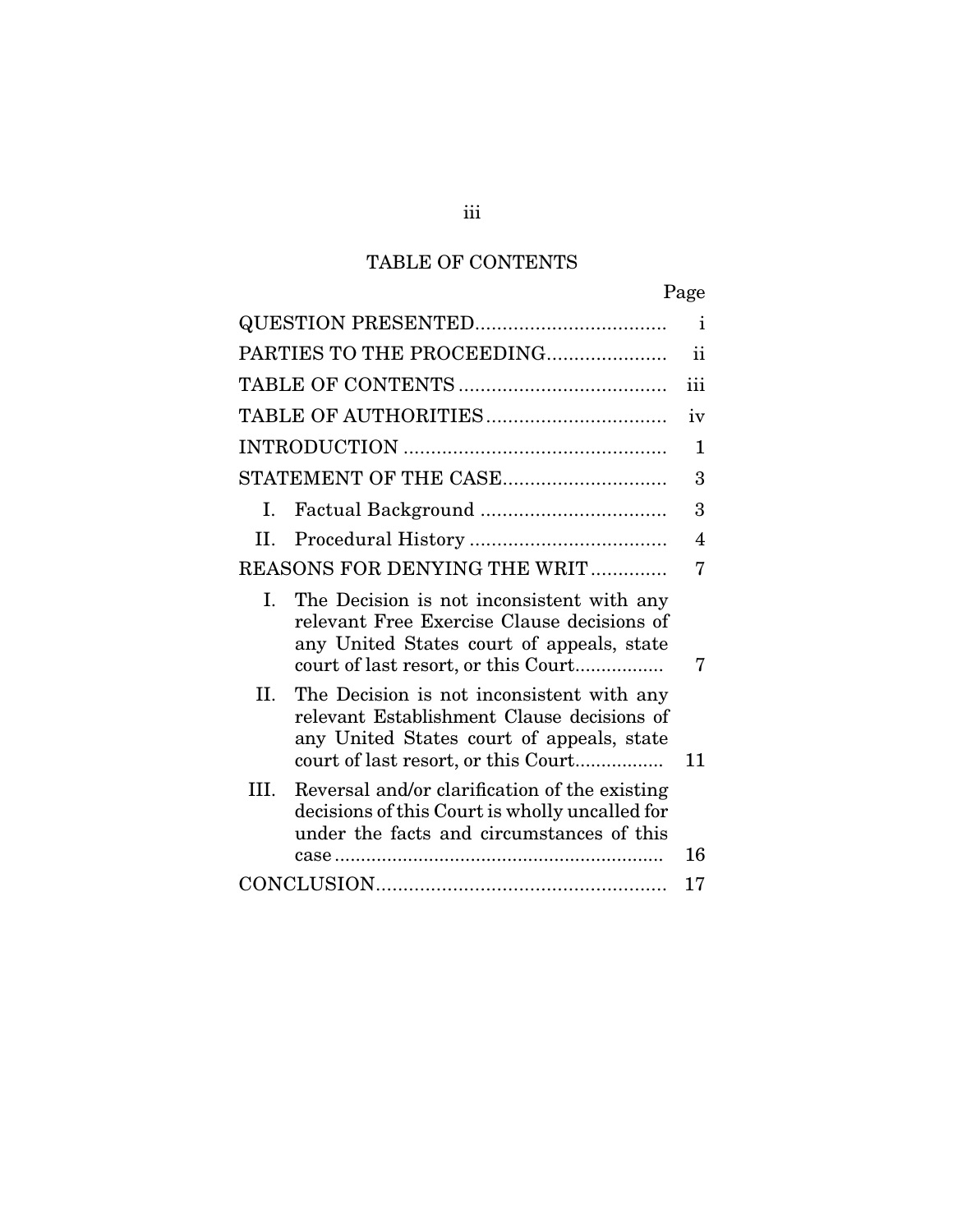## TABLE OF AUTHORITIES

Page

## CASES

| Emp't Div., Dep't of Human Res. of Or. v. Smith,                                    |
|-------------------------------------------------------------------------------------|
| Holy Trinity Cmty. Sch., Inc. v. Kahl,<br>262 N.W.2d 210 (Wis. 1978)  2, 10, 12, 14 |
| Hosanna-Tabor Evangelical Lutheran<br>Church & Sch. v. $E.E.O.C.,$                  |
| Lemon v. Kurtzman,                                                                  |
| Lyng v. Nw. Indian Cemetery Protective Ass'n,                                       |
| Presbyterian Church v. Mary Elizabeth Blue<br>Hull Mem'l Presbyterian Church,       |
| St. Augustine Sch. v. Evers,<br>No. 17-2333, 2018 U.S. App. LEXIS 28651             |
| State ex rel. Vanko v. Kahl,                                                        |
| Trinity Lutheran Church of Columbia,<br>Inc. v. Comer,                              |
| United States v. Ballard,                                                           |
| United States v. Ind. Baptist Temple,                                               |
| United States v. Lee,                                                               |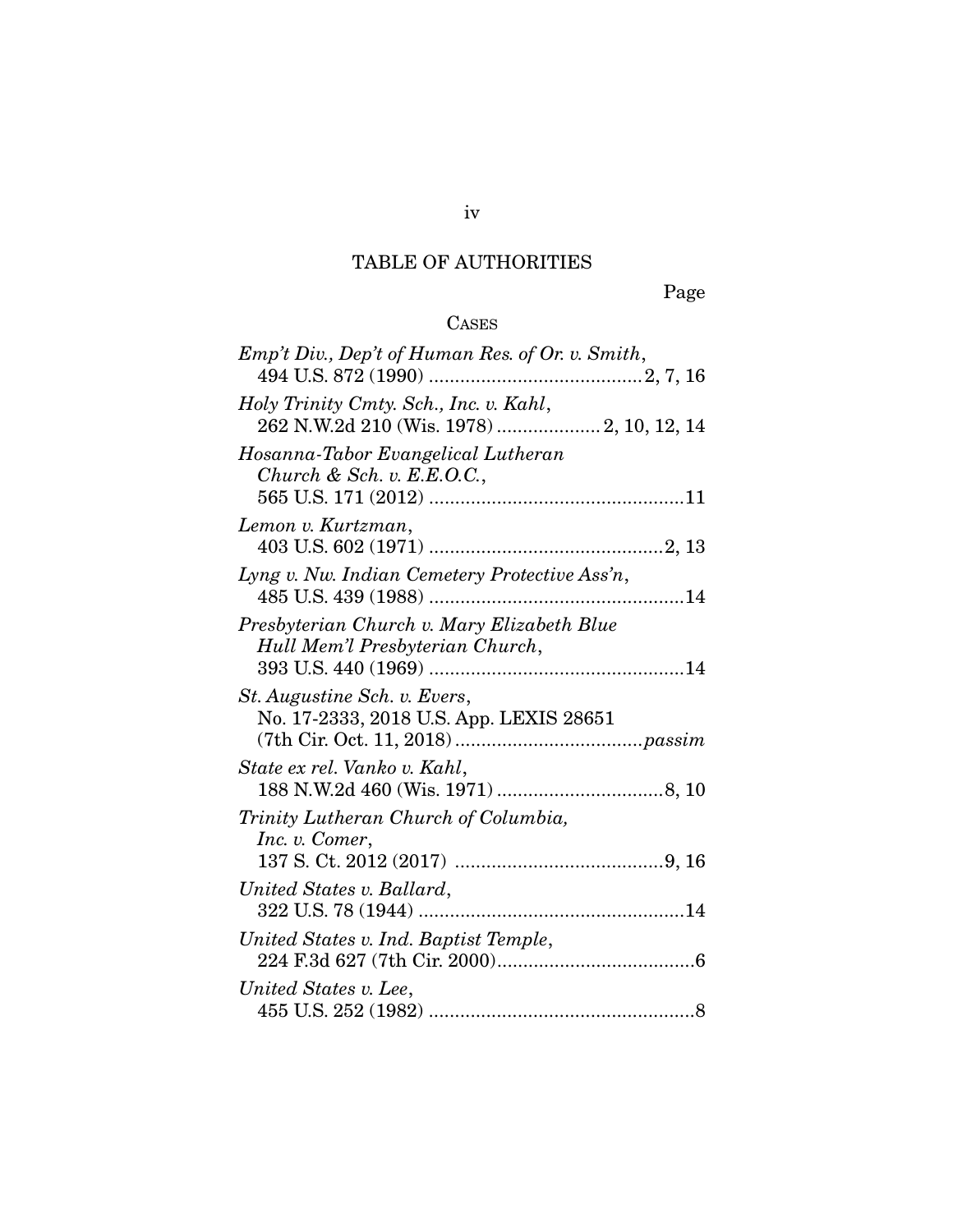## TABLE OF AUTHORITIES – Continued

Page

| <b>CONSTITUTIONAL PROVISIONS</b> |  |
|----------------------------------|--|
|                                  |  |
|                                  |  |

## STATE STATUTES

v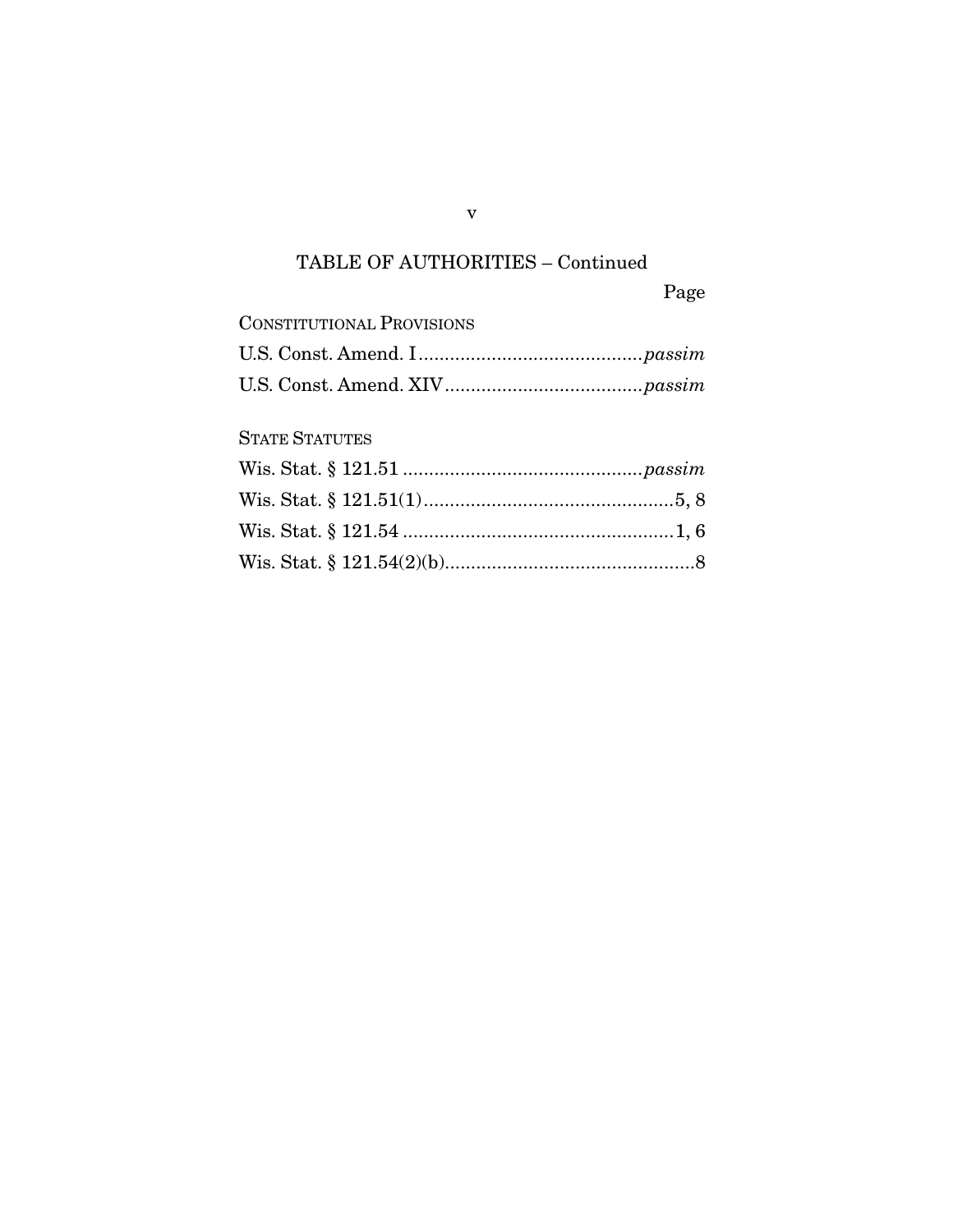#### INTRODUCTION

 This case involves a school district and the state superintendent's application of a valid and neutral statute of general applicability governing students' eligibility for state transportation benefits. The Wisconsin school transportation aid statutes have attendance-area and proximity requirements that restrict the availability of school transportation aid, regardless of whether the student attends public or private school. *See* Wis. Stat. §§ 121.51, 121.54 (Pet. App. 82a-94a.) In this particular instance, however, Petitioner St. Augustine School ("St. Augustine") is a private school with self-professed affiliations that precluded approval of its proposed attendance area for the purpose of obtaining state transportation benefits.

 The Friess Lake School District (the "District") received a request from St. Augustine for approval of the school's proposed attendance area. The school transportation aid statute at issue, as previously construed by the Wisconsin Supreme Court, precludes school districts from approving overlapping attendance areas for two private schools with the same affiliation. Because St. Augustine stated it was a Catholic school and another Catholic school within the District already had an approved attendance area that overlapped with the attendance area proposed by St. Augustine, the District denied St. Augustine's proposed attendance area. In accordance with the statute, the District and St. Augustine submitted the dispute over the proposed attendance area to the Superintendent for Public Instruction for the State of Wisconsin (the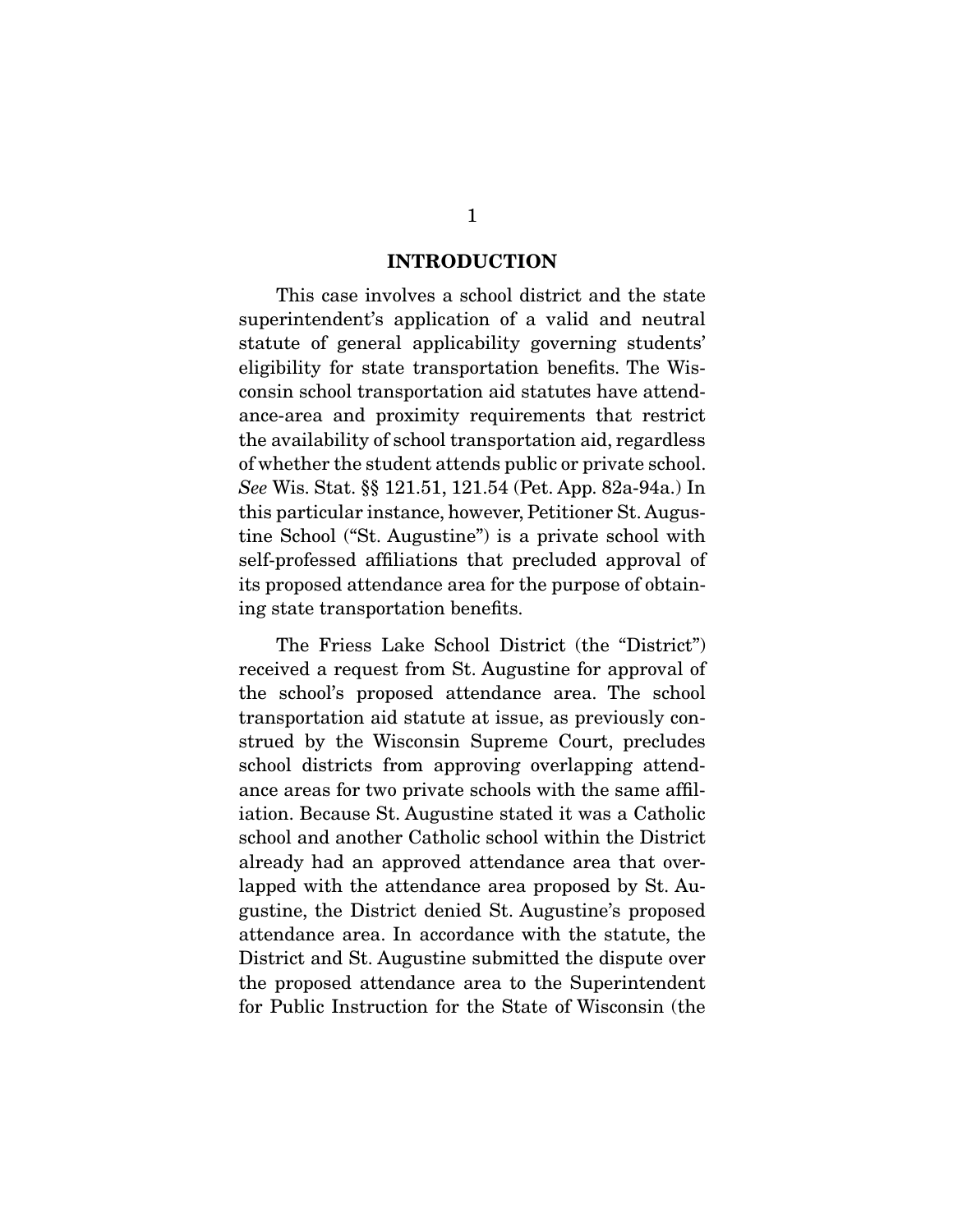"Superintendent"), who came to the same conclusion as the District regarding the interpretation and applicability of the statute in light of the relevant Wisconsin Supreme Court precedent.

 Relying on its application of established law to the undisputed material facts of this case, the Seventh Circuit's majority decision (the "Decision") affirmed that the District had not violated the Free Exercise Clause when it applied Wisconsin's valid and neutral law of general applicability, simply because the ultimate result was a religious organization being found ineligible for certain state benefits. *Emp't Div., Dep't of Human Res. of Or. v. Smith*, 494 U.S. 872 (1990). Further, the Seventh Circuit correctly concluded that there was no Establishment Clause violation because the District relied on St. Augustine's self-identification as a Catholic school when making the required determination regarding the proposed attendance area. *Lemon v. Kurtzman*, 403 U.S. 602 (1971). The District did so without conducting a detailed inquiry or surveillance into the school's religious practices or beliefs or engaging in any process of weighing the credibility or legitimacy of the statements on which St. Augustine sought to distinguish itself from St. Gabriel. *Id.*; *see also Holy Trinity Cmty. Sch., Inc. v. Kahl*, 262 N.W.2d 210, 217- 18 (Wis. 1978).

 The Petition should also be denied because the Decision is not in conflict with any relevant decision from this Court, any United States court of appeals, or any state court of last resort. The decisions cited by Petitioners are distinguishable from this case, and there is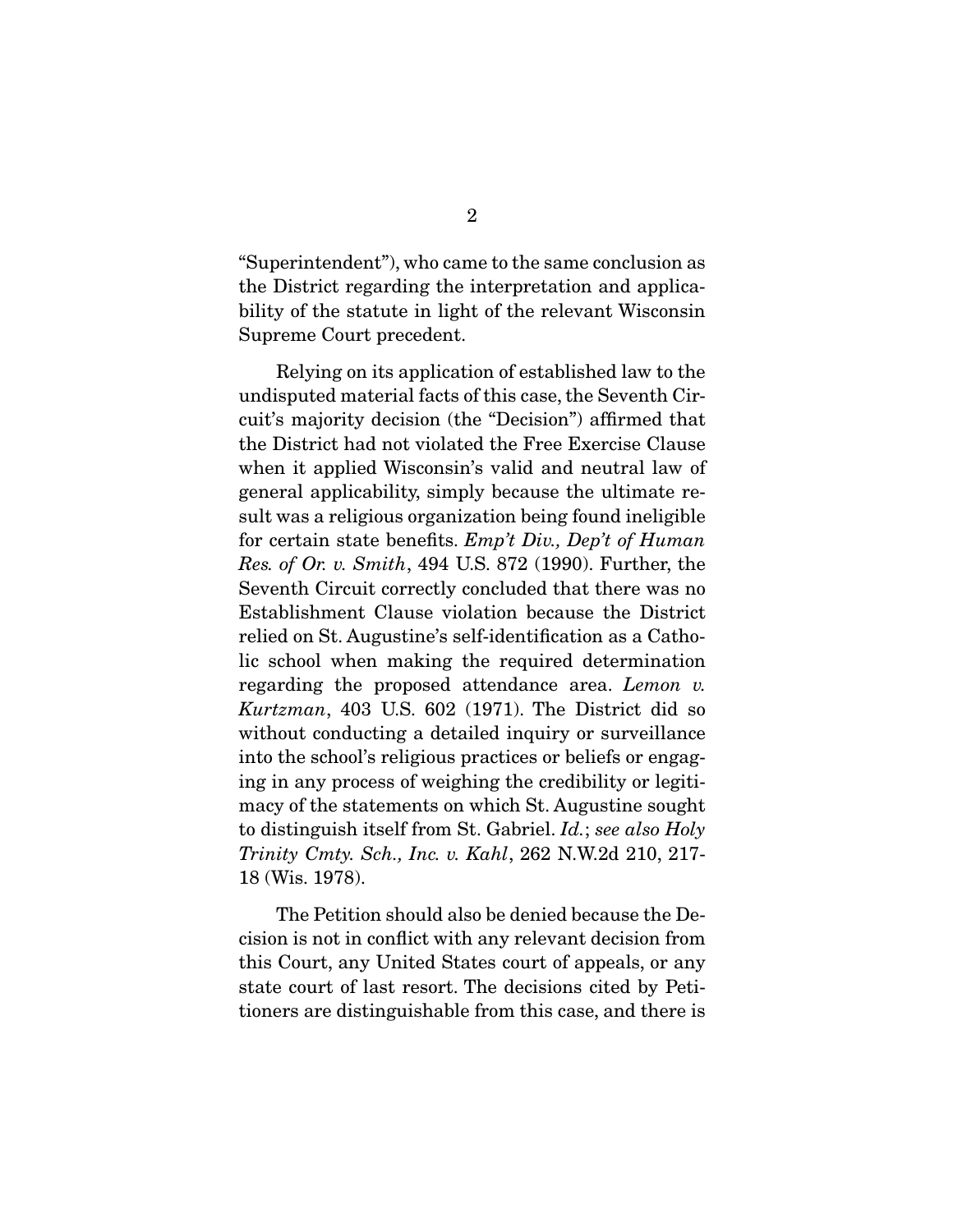no basis for overturning the established precedent of this Court in this instance based on the facts presented herein.

--------------------------------- ---------------------------------

#### STATEMENT OF THE CASE

#### I. Factual Background

 In the spring of 2015, the District received a request from St. Augustine seeking approval of the school's proposed attendance area for purposes of securing state transportation aid for its students. (Pet. App. 70a-71a.) The relevant state statutes, as interpreted by the Wisconsin Supreme Court, preclude school districts from approving overlapping attendance areas for two schools with the same affiliation for the purpose of allocating transportation benefits. (Pet. App. 82a-94a.) Because St. Augustine represented to the District that it was a Catholic school and another Catholic school within the District already had an approved attendance area that overlapped with the attendance area proposed by St. Augustine, the District could not approve St. Augustine's proposed attendance area. (Pet. App. 71a.)

 Under the school transportation aid statute, the Superintendent of Public Instruction for the State of Wisconsin (the "Superintendent") is charged with resolving disputes between school districts and private schools over proposed attendance areas. (Pet. App. 82a.) As such, the District and St. Augustine submitted a joint request to the Superintendent to make a final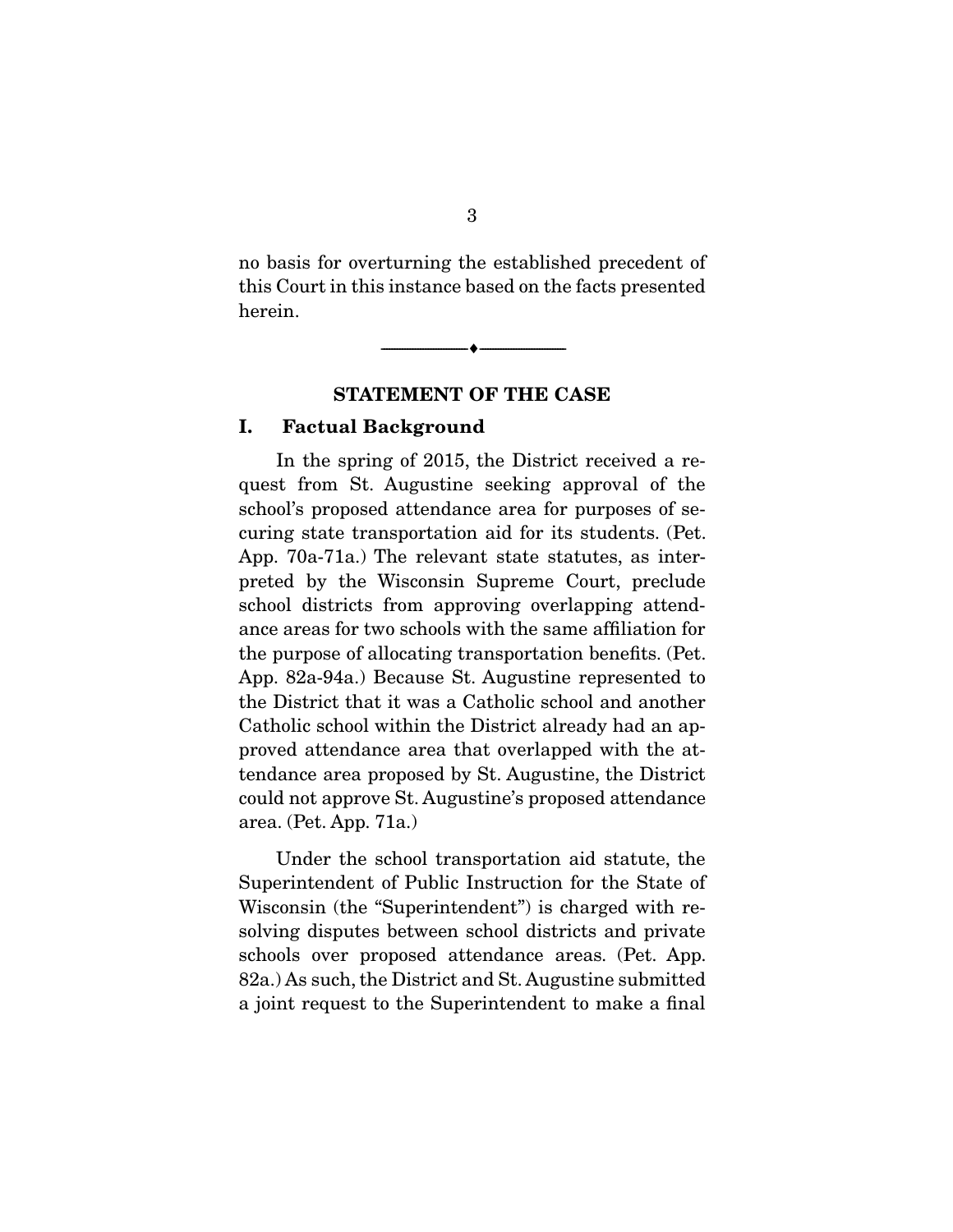determination regarding St. Augustine's proposed attendance area. (Pet. App. 69a.) The Superintendent came to the same conclusion as the District regarding the interpretation and applicability of the state statute in light of the relevant Wisconsin Supreme Court precedent, and denied St. Augustine's proposed attendance area. (Pet. App. 78a-79a.) Because St. Augustine's proposed attendance area could not be approved under the statute, St. Augustine's students were not eligible for transportation benefits for the 2015-16 and 2016-17 school years. (Pet. App. 79a.)

 Petitioners, Joseph and Amy Forros, are the parents of three St. Augustine students who were ineligible for state transportation aid for the 2015-16 and 2016-17 school years. (Pet. at 11-12.)

#### II. Procedural History

 The Petitioners filed the underlying lawsuit in Washington County Circuit Court, State of Wisconsin, in March 2016, alleging that the District and Superintendent's decisions were contrary to the relevant Wisconsin statutes and asserting claims under 42 U.S.C. § 1983 based on allegations that the Respondents' decision-making process violated their First and Fourteenth Amendment rights. (Pet. App. 44a.) The District removed the case to the United States District Court for the Eastern District of Wisconsin, which had jurisdiction pursuant to 28 U.S.C. § 1331 and, as such, was permitted to exercise supplemental jurisdiction over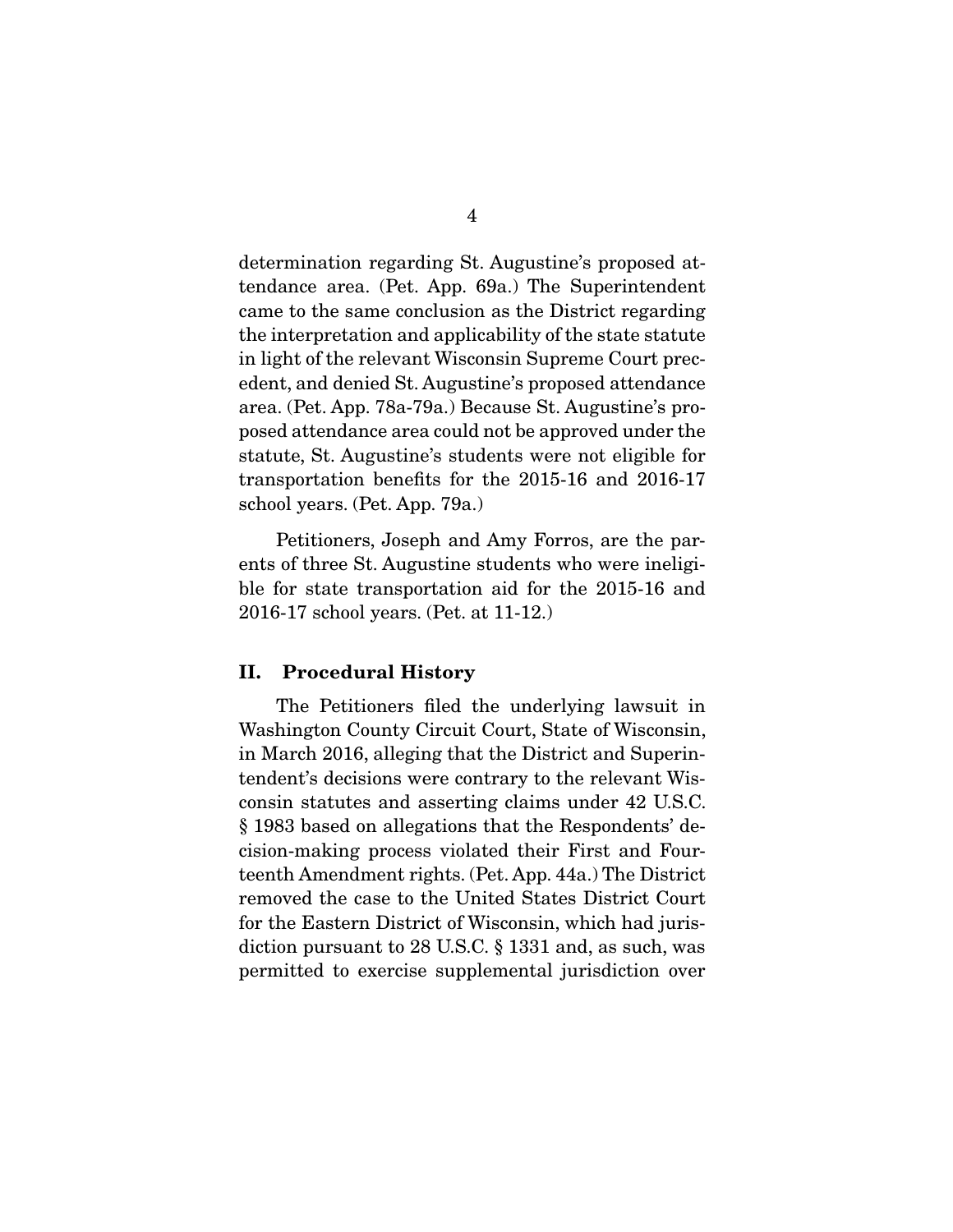the state law claims pursuant to 28 U.S.C. § 1367(a). (Pet. App. 44a-46a.)

 The district court entered summary judgment in favor of the Respondents on June 6, 2017, and, correspondingly, denied Petitioners' Motion for Summary Judgment. (Pet. App. 35a.) The district court noted that it was "difficult to identify the precise contours of the [Petitioners'] federal legal theories," but concluded that they were alleging that Respondents' actions violated their rights under the Religion Clauses of the First Amendment and the Equal Protection Clause. (Pet. App. 57a-58a.) The district court concluded that there was no evidence in the record from which a reasonable trier of fact could conclude that the Respondents would, in violation of section 121.51(1), approve overlapping attendance areas for secular, private schools that are affiliated with or operated by the same sponsoring group. (Pet. App. 59a.) As such, the district court granted summary judgment in favor of Respondents on Petitioners' claim that Respondents violated the Free Exercise Clause of the First Amendment and the Equal Protection Clause of the Fourteenth Amendment by applying a test to St. Augustine that they would not have applied to a similarly situated secular private school. (Pet. App. 58a-60a.) With respect to the Petitioners' excessive entanglement allegation, the district court specifically noted that the case law did not support the argument that "a single decision under a broader statutory scheme can be deemed unconstitutional on the ground that it involved excessive entanglement." (Pet. App. 62a.) Nonetheless, the district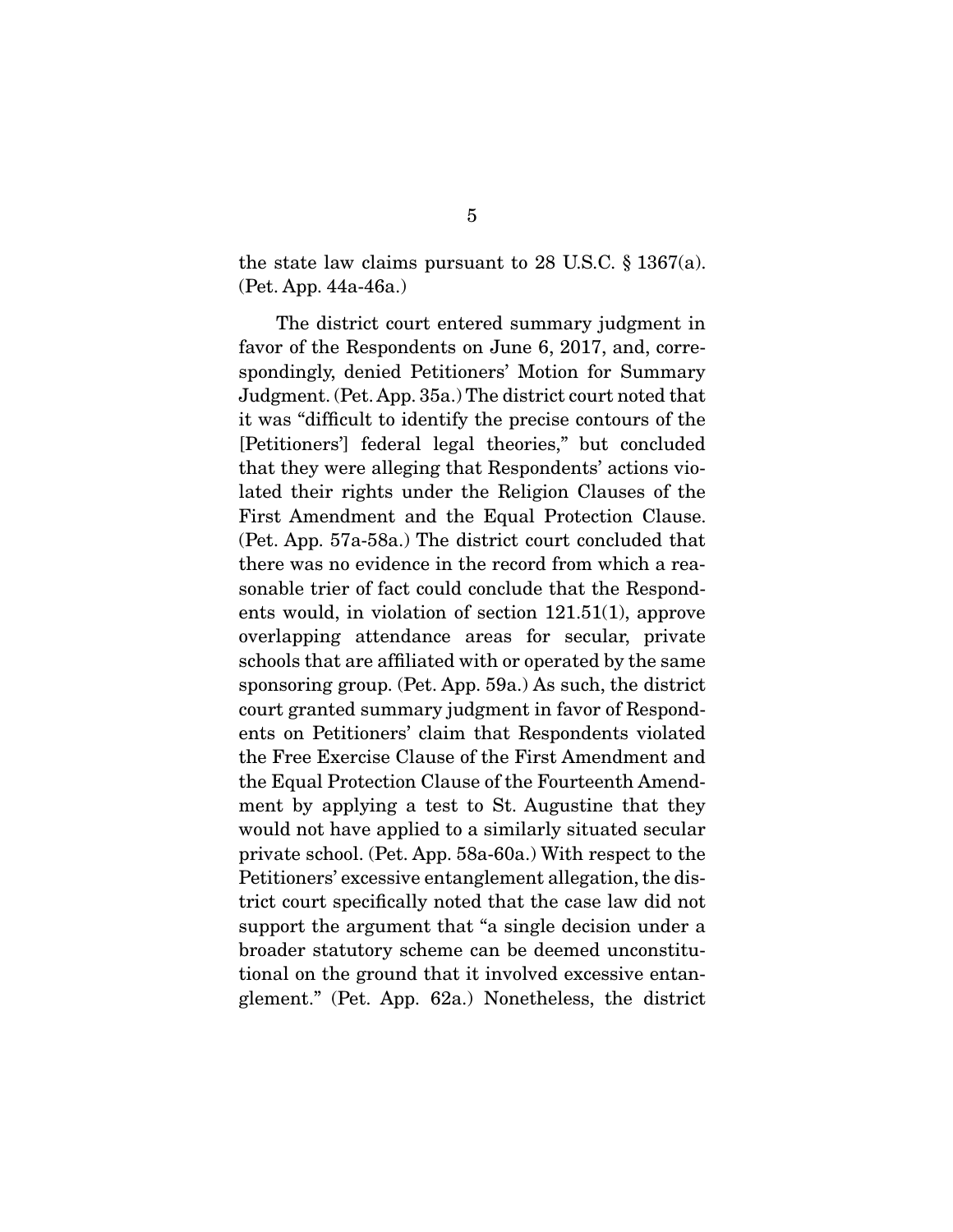court applied the excessive entanglement case law to determine that Respondents had not engaged in "intrusive government participation in, supervision of, or inquiry into religious affairs."1 (Pet. App. 62a-63a (citing *United States v. Indianapolis Baptist Temple*, 224 F.3d 627, 637 (7th Cir. 2000).)

 Petitioners appealed to the Seventh Circuit. The Panel Majority for the Seventh Circuit affirmed the district court's finding that neither the District nor the Superintendent violated the Petitioners' First or Fourteenth Amendment rights in applying the Wisconsin school transportation statutes at issue in this case. (Pet. App. 1a.) The Panel Majority relied on longstanding precedent that refutes Petitioners' contention that, as applied to them under the facts and circumstances of this case, the District and the Superintendent infringed upon their right to freely exercise their religion and excessively entangled themselves in religious matters in reaching this decision. (*See generally* Pet. App. 2a-20a.) The Seventh Circuit pointed out the logical fallacy of Petitioners' argument in that they accuse Respondents of an Establishment Clause violation, while simultaneously requesting that these entities, in order to conform their conduct to the confines of the United States Constitution, recognize a nuanced, religious distinction held between St. Augustine's view of Catholicism and other Catholic entities. (Pet. App. 17a-18a.)

<sup>&</sup>lt;sup>1</sup> The district court remanded the remaining legal issue in the case, whether the District and Superintendent correctly applied sections 121.51 and 121.54 of the Wisconsin Statutes to the Wisconsin Circuit Court. (Pet. App. 56a.)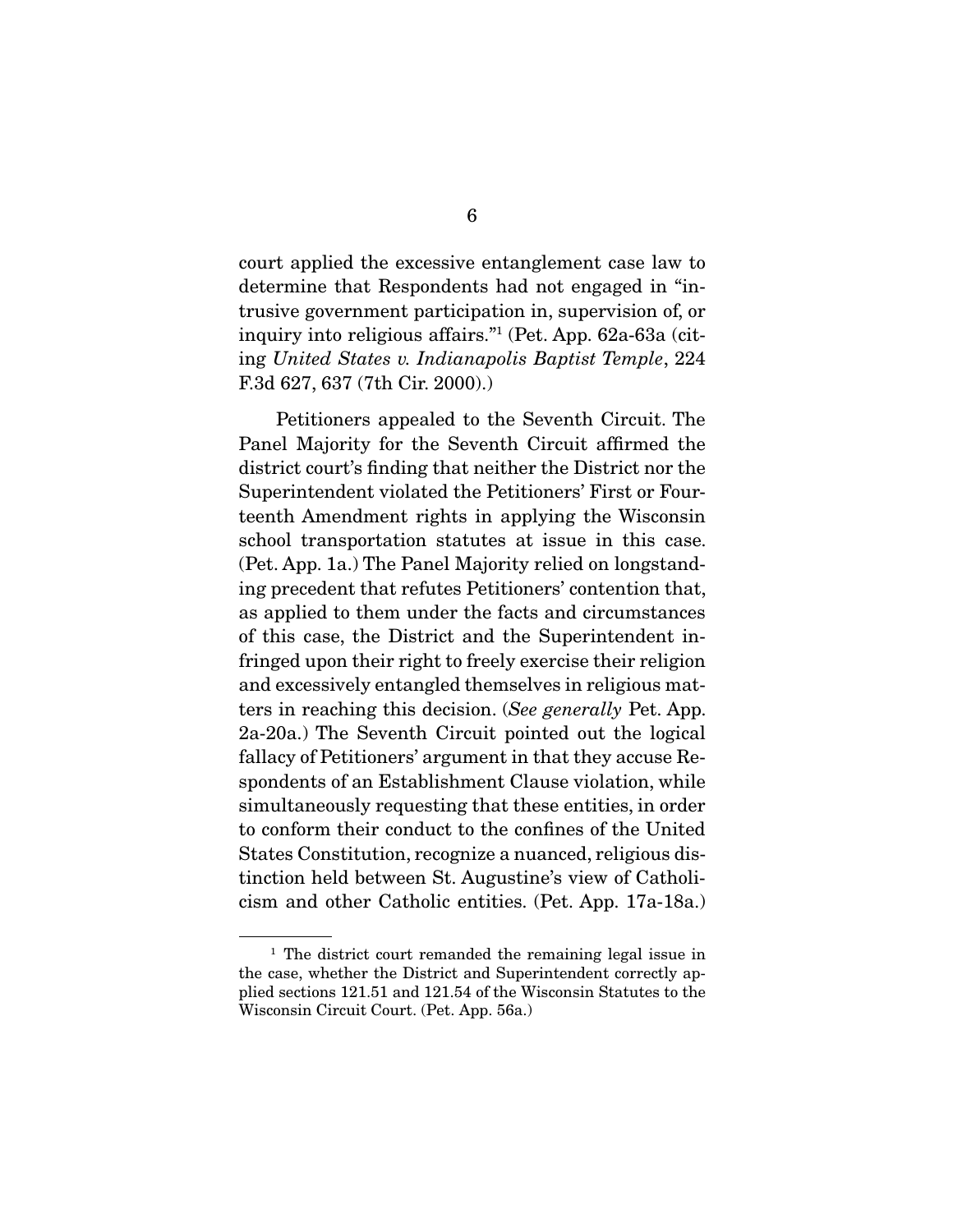The Seventh Circuit denied Petitioners' request for rehearing. (Pet. App. 80a-81a.)

--------------------------------- ---------------------------------

#### REASONS FOR DENYING THE WRIT

 Under the Supreme Court Rules, a petition for a writ of certiorari will be granted only for compelling reasons. (Rule 10.) Rule 10 sets forth criteria indicating "the character of the reasons the Court considers . . . " in determining whether to grant a petition. Petitioners have not established meritorious grounds satisfying these conditions and, as such, this Court should deny the Petition.

### I. The Decision is not inconsistent with any relevant Free Exercise Clause decisions of any United States court of appeals, state court of last resort, or this Court.

 The Free Exercise Clause of the First Amendment protects "the right to believe and profess whatever religious doctrine one desires," including being free from government punishment of the expression of religion. *Emp't Div., Dep't of Human Res. of Or. v. Smith*, 494 U.S. 872, 877 (1990). However, as the Panel Majority correctly recognized, "the right of free exercise does not relieve an individual of the obligation to comply with a 'valid and neutral law of general applicability on the ground that the law proscribes (or prescribes) conduct that his religion prescribes (or proscribes).' " *Id*. at 879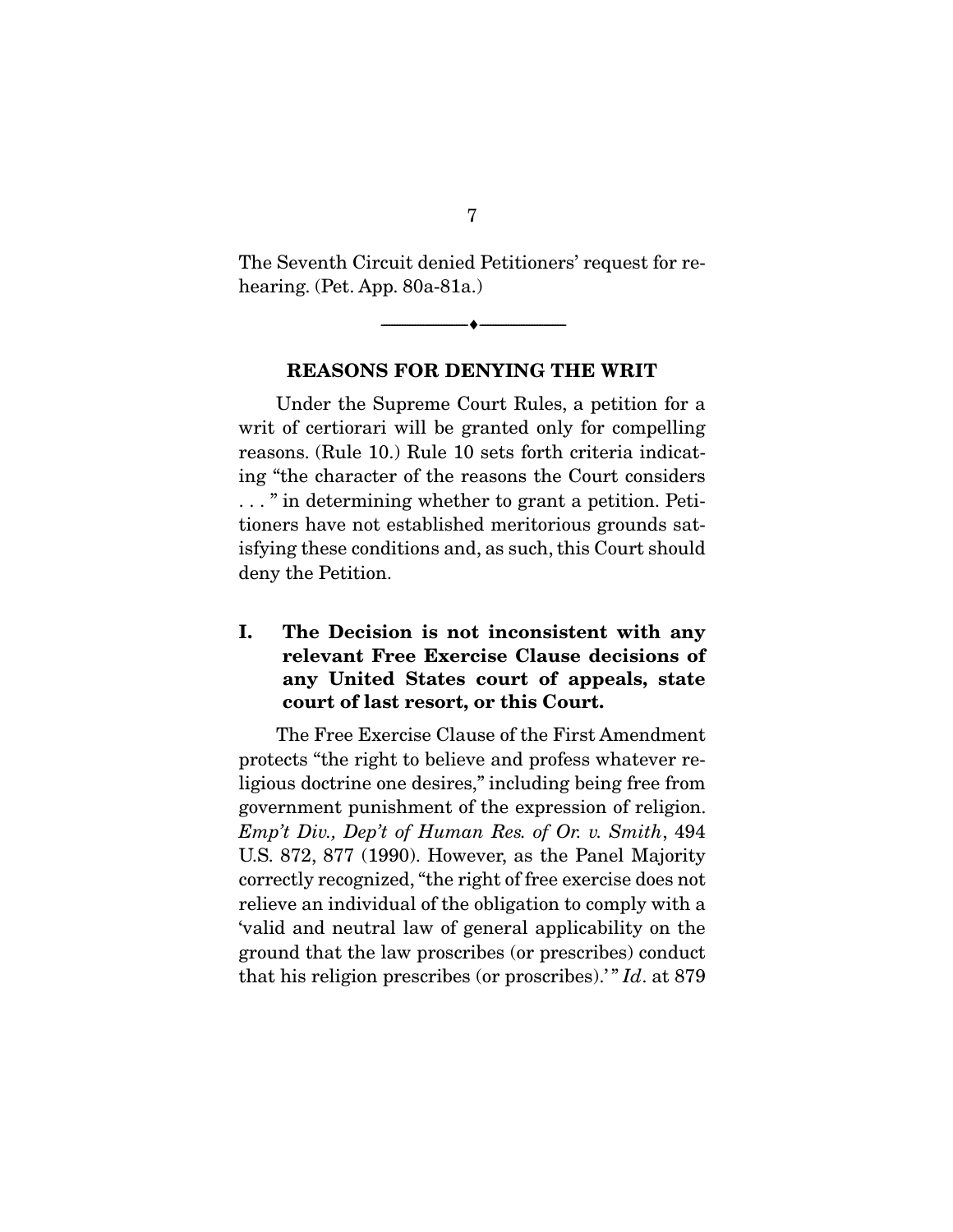(quoting *United States v. Lee*, 455 U.S. 252, 263, n. 3 (1982) (Stevens, J., concurring)).

 Wisconsin law requires public school districts to transport private school students who live within an approved "attendance area" to their private school. *See* Wis. Stat. § 121.54(2)(b). By statute, attendance areas of affiliated private schools may not overlap. Wis. Stat. § 121.51(1). In other words, a school district may not provide transportation to a private school if there is already an affiliated private school in that attendance area. *See State ex rel. Vanko v. Kahl*, 188 N.W.2d 460, 464-65 (Wis. 1971).

 Section 121.51 of the Wisconsin statutes "imposes a neutral and generally applicable limitation on transportation funding." *St. Augustine Sch. v. Evers*, No. 17- 2333, 2018 U.S. App. LEXIS 28651 (7th Cir. Oct. 11, 2018), at \*11. (Pet. App. 11a.) It expressly confers a public benefit on private school students, including parochial school students, subject to certain attendance area requirements. *See Vanko*, 188 N.W.2d at 464-65. The ban on overlapping attendance areas applies "to *all* private schools affiliated or operated by a single sponsoring group, whether such school operating agency or corporation is secular or religious." *St. Augustine Sch.*, 2018 U.S. App. LEXIS 28651, at \*11 (citing *Vanko*, 188 N.W.2d 460). (Pet. App. 11a.)

 The Panel Majority correctly decided that applying Wis. Stat. § 121.51 to St. Augustine does not deny a generally available benefit solely on account of religious identity. Rather, Wis. Stat. § 121.51 denies a generally available benefit (i.e., transportation funding) to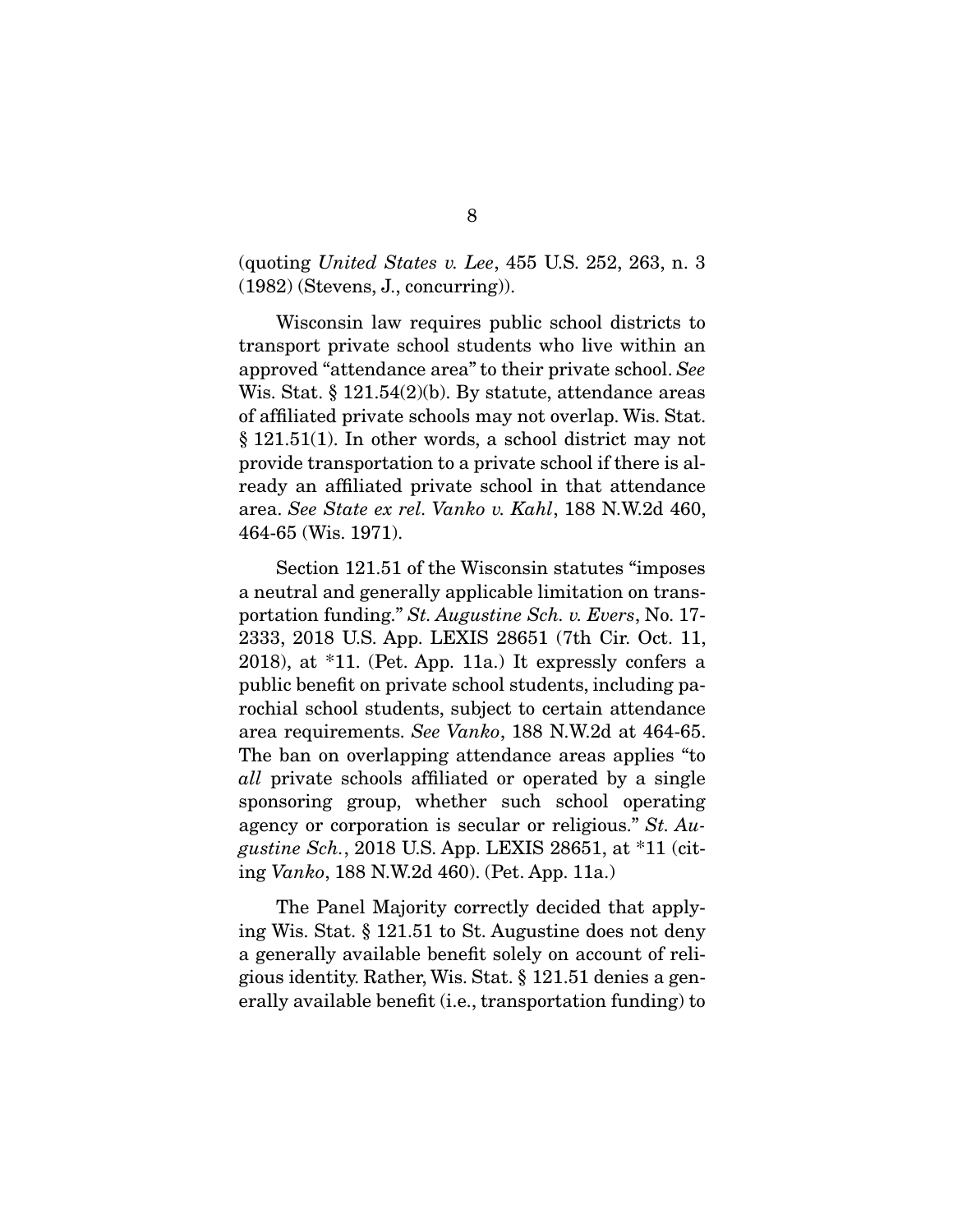St. Augustine because St. Augustine "professes to be affiliated with a group that already has a school" in that attendance area. *Id.* at \*12. (Pet. App. 12a.)

 As recognized by the Panel Majority, Petitioners' reliance on *Trinity Lutheran Church of Columbia, Inc. v. Comer*, 137 S. Ct. 2012 (2017), is misplaced. In *Trinity Lutheran*, the Trinity Lutheran Church challenged a state grant program that expressly prohibited the Missouri Department of Natural Resources from awarding funds to *any* entity owned or controlled by a religious organization, regardless of whether they met the other qualifications for the program. *Id.* at 2021. Even though Trinity Lutheran Church qualified for funding, it was denied funding solely because it was a religious institution. *Id.* Trinity Lutheran was "put to the choice between being a church and receiving a government benefit" in that the state had established a "[n]o churches need apply" rule. *Id*. at 2024. This violated Trinity Lutheran Church's right to free exercise.

 Here, no such categorical ban exists. To the contrary, section 121.51 expressly allows for public transportation funds to private, religious schools. The distribution of funds is limited only by the neutral and generally applicable criteria of self-reported affiliation and attendance area. St. Augustine self-reported its Catholic affiliation in its attendance area proposal. The proposed attendance area already included a Catholic school, so the request was denied. If the selfreported Catholic affiliation is replaced with affiliation between "two Montessori schools, two International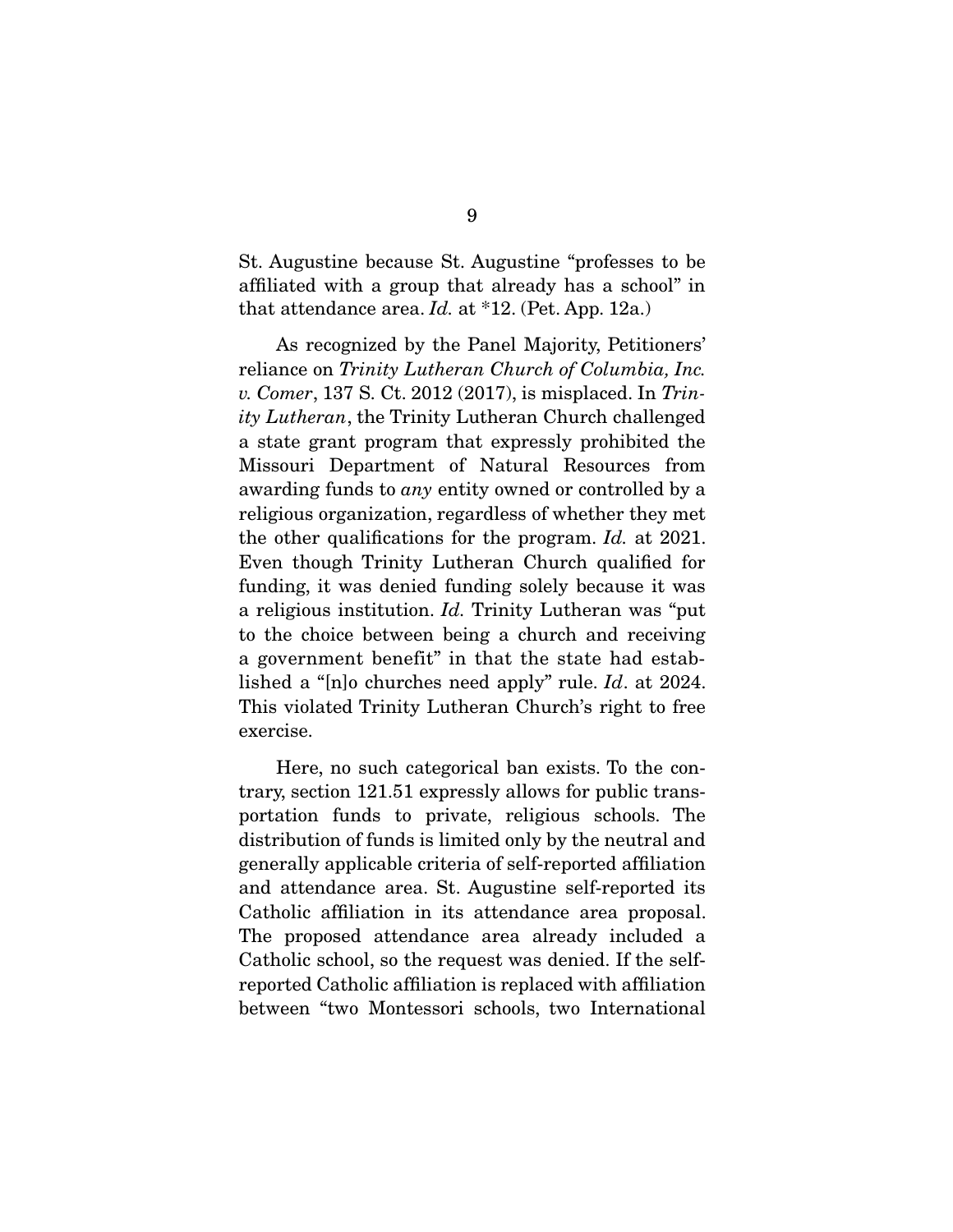Baccalaureate® schools, or two French International schools," the result is exactly the same. *St. Augustine Sch.*, 2018 U.S. App. LEXIS 28651, at \*11-12. (Pet. App. 12a.) The applicable question focuses solely on *affiliation*, not on religious belief, and therefore is neutral and generally applicable.

 Petitioners make an as-applied challenge to the District's decision-making process in this instance, but simultaneously claim Wis. Stat. § 121.51 can only be applied in a discriminatory fashion when it comes to determining the affiliation of private, religious schools if done so in accordance with the Wisconsin Supreme Court's decisions in *Holy Trinity* and *Vanko* by considering the school's denomination. (Pet. 34-35.) As noted by the district court, Petitioners' argument is based on pure speculation. There is no evidence to support the contention that the Superintendent or the District had or would have applied Wis. Stat. § 121.51 disparately under facts similar to this case, but involving two secular, private schools.

 Petitioners point to no case law establishing that the Decision in this case regarding the alleged violation of the Free Exercise clause is in conflict with any decision from another United States court of appeals or a state court of last resort.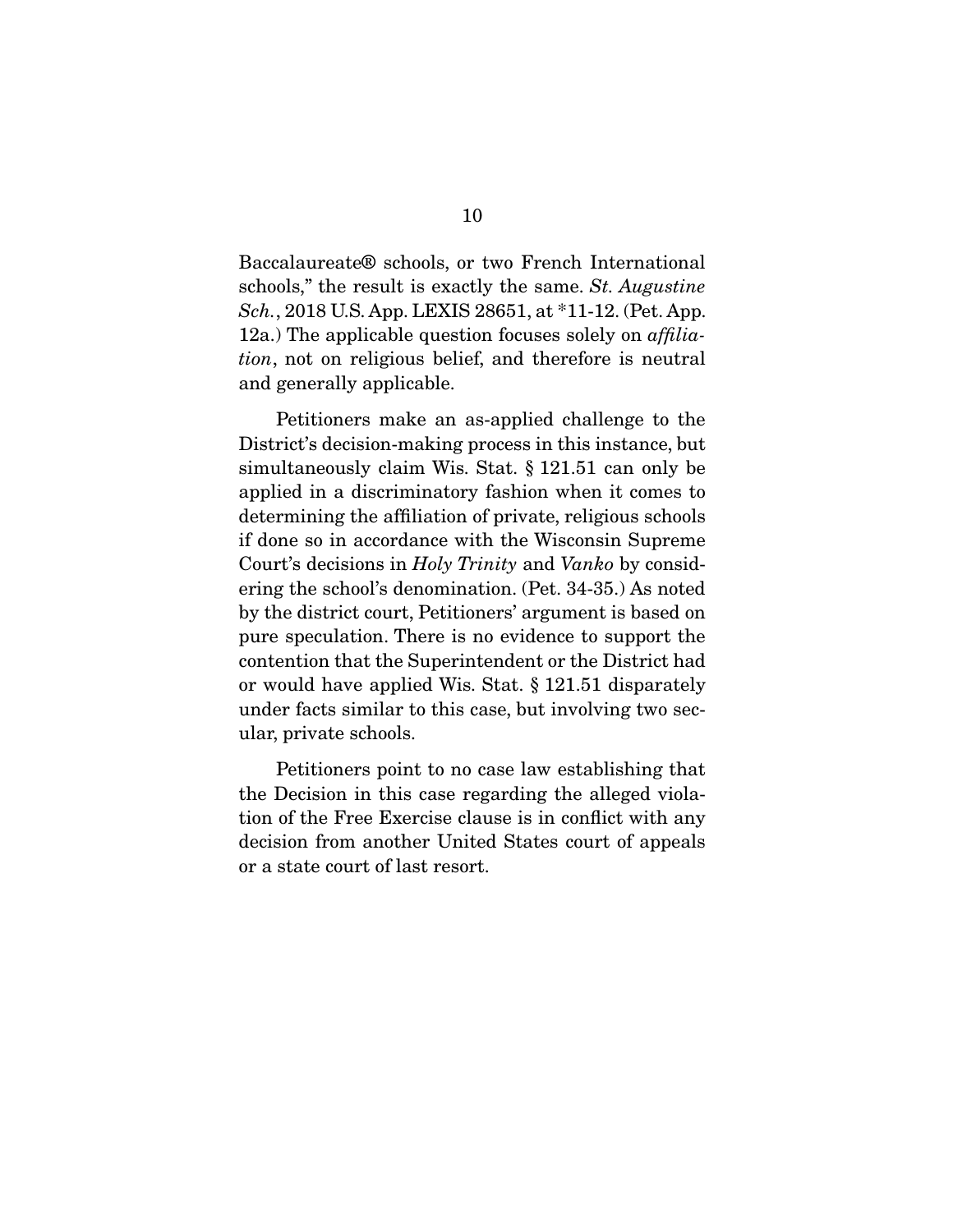### II. The Decision is not inconsistent with any relevant Establishment Clause decisions of any United States court of appeals, state court of last resort, or this Court.

 Petitioners raise the argument for the first time in their Petition that relying on St. Augustine's selfreported affiliation with the Catholic faith in determining whether two schools are "affiliated" for purposes the school transportation statute violates the Establishment Clause because the choice to use the Catholic moniker to describe an organization is in and of itself a fundamental doctrinal statement. Petitioners rely on *Hosanna-Tabor Evangelical Lutheran Church & School v. E.E.O.C.*, 565 U.S. 171 (2012) in an attempt to repackage their prior failed argument regarding excessive entanglement. Petitioners now argue that by refusing to give credence to St. Augustine's nuanced description of the distinctions it perceives with respect to its use of the Catholic moniker versus that which St. Gabriel intends when it uses the term Catholic, the District inherently interfered with the school's capacity to govern its own internal, faithrelated decisions because it penalized the school for choosing this label.

 This argument also does not create the compelling basis necessary to call for an exercise of this Court's supervisory power. The Panel Majority correctly determined that when determining affiliation for purposes of the school transportation statute, the District must take organizations by their word: "the state generally must accept the school's own profession of affiliation or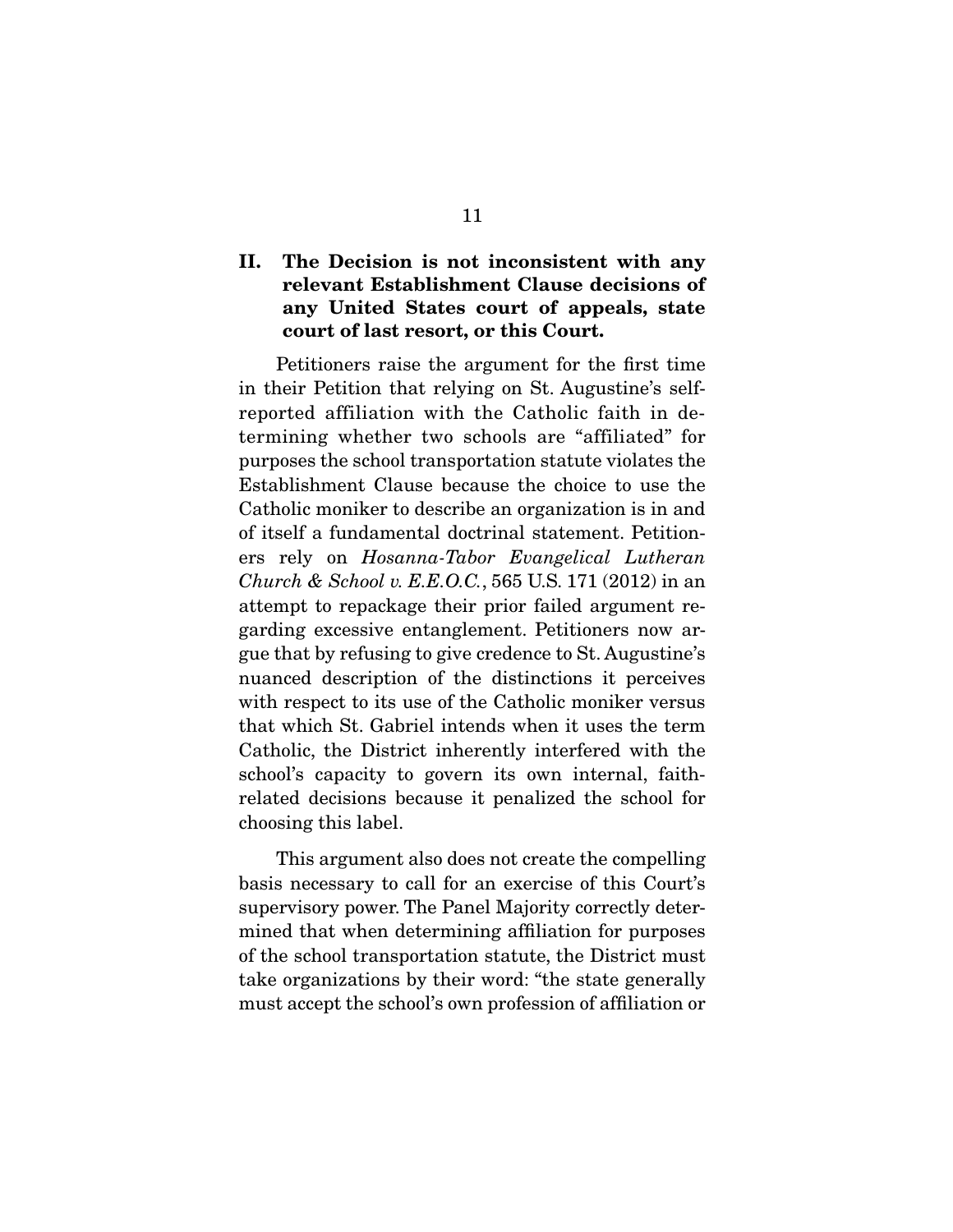non-affiliation." *Id.* at \*11 (citing *Holy Trinity Cmty. Sch., Inc. v. Kahl*, 262 N.W.2d 210, 217-18 (Wis. 1978)). Petitioners continue to incorrectly assert that under *Holy Trinity*, the *only* factors that can properly form the basis of affiliation for purposes of section 121.51 are those that are purely legal and secular – specifically "common ownership, overlapping management, common employees, legal control, etc." (Pet. 38.) Contrary to this contention, the *Holy Trinity* decision from the Wisconsin Supreme Court only prohibits the Superintendent and school districts from engaging in "examination and surveillance" of the school prior to rendering a decision on the proposed attendance area. *Holy Trinity*, 262 N.W.2d at 214-17. Under this standard, the Superintendent and school districts are not confined exclusively by legal organization or secular documents, but rather by the self-proclamations of the organization.2 There is simply no basis in *Holy Trinity* or any other applicable law to conclude, as Petitioners argue, that the Superintendent and the District were required by Wisconsin law or the Establishment Clause to focus solely on the question of legal, operational, or some other secular connection between the schools.

 The problematic nature of Petitioners' argument with respect to the Establishment Clause is pointed out by the Panel Majority, in that Petitioners would

<sup>2</sup> Regardless of whether they were necessary to the determination of affiliation, St. Augustine did not provide its Articles of Incorporation to the District or the Superintendent as part of the request for approval of the school's attendance area. (Pet. 9.)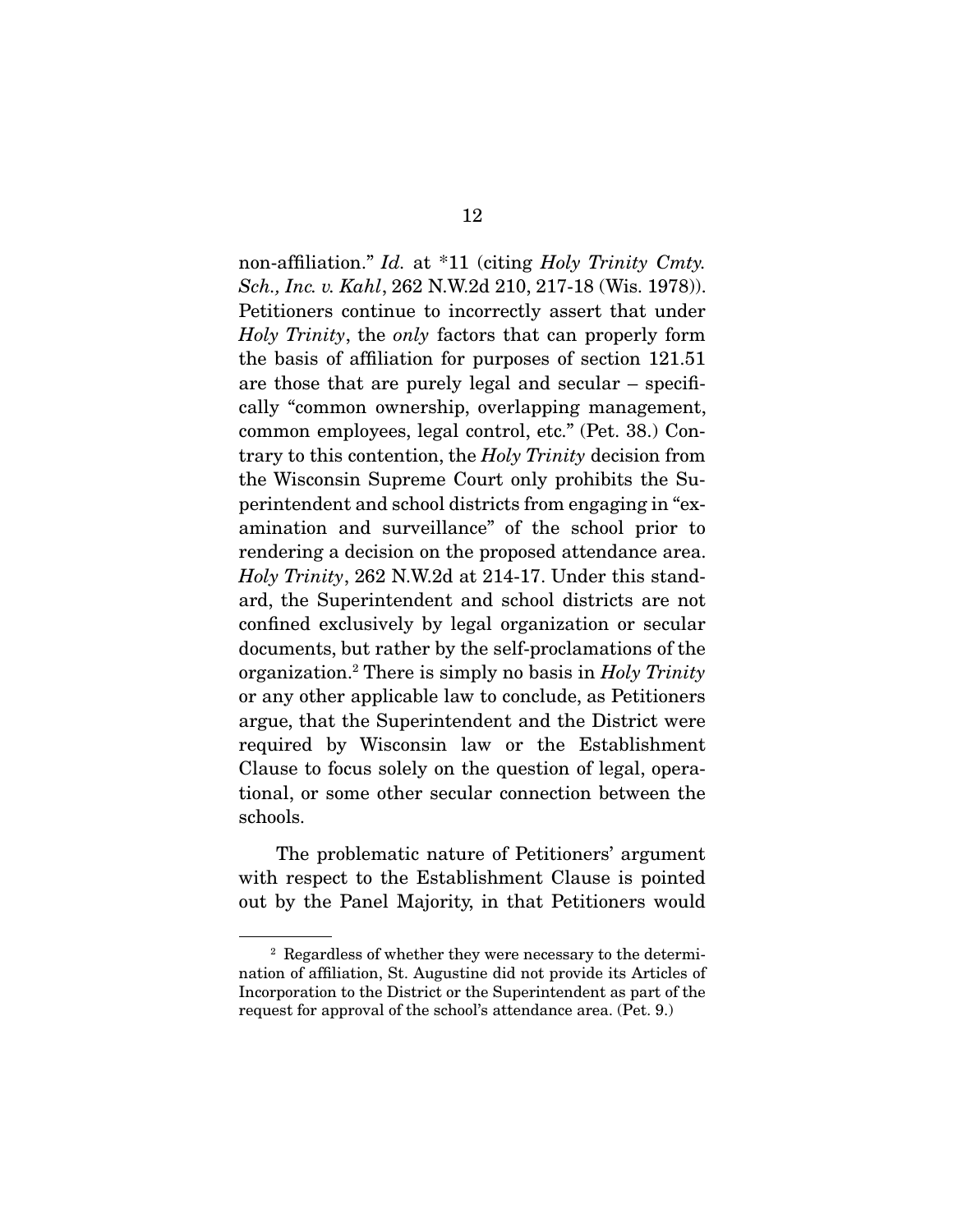require the government to either dive into the nuances of religious doctrine or engage in mind-reading. (Pet. App. 17a-18a.) Respondents have no interest in or constitutional authority to do the former, and no ability to do the latter.

 As set forth in the Petition, the Establishment Clause prohibits excessive government entanglement with religious affairs. *Lemon v. Kurtzman*, 403 U.S. 602 (1971). If the Superintendent and the District "applied a religious test to establish denominational affiliation, we can assume that they would have violated" the Establishment Clause. *St. Augustine Sch.*, 2018 U.S. App. LEXIS 28651, at \*13. Rather than inquire as to the nature of St. Augustine's religious curriculum and content and whether the school's educational philosophy mirrors that of St. Gabriel, the Superintendent and the District "read and credited St. Augustine's statements on its website and busing request form that it was a Catholic – specifically a Roman Catholic – school." *Id*. at \*15.

 Petitioners ask this Court to adopt a new, impermissible Establishment Clause test: that the state must engage in a level of inquiry that goes beyond selfprofessed affiliation, in order to parse out doctrinal distinctions between religious groups. (Pet. 9-11, 22, 33-34.) Complying with such a test would require the government to distinguish between two brands of Catholicism by contacting the Archdiocese, requesting the other school's incorporating documents, looking into additional public records not provided by the school, including the original articles of incorporation,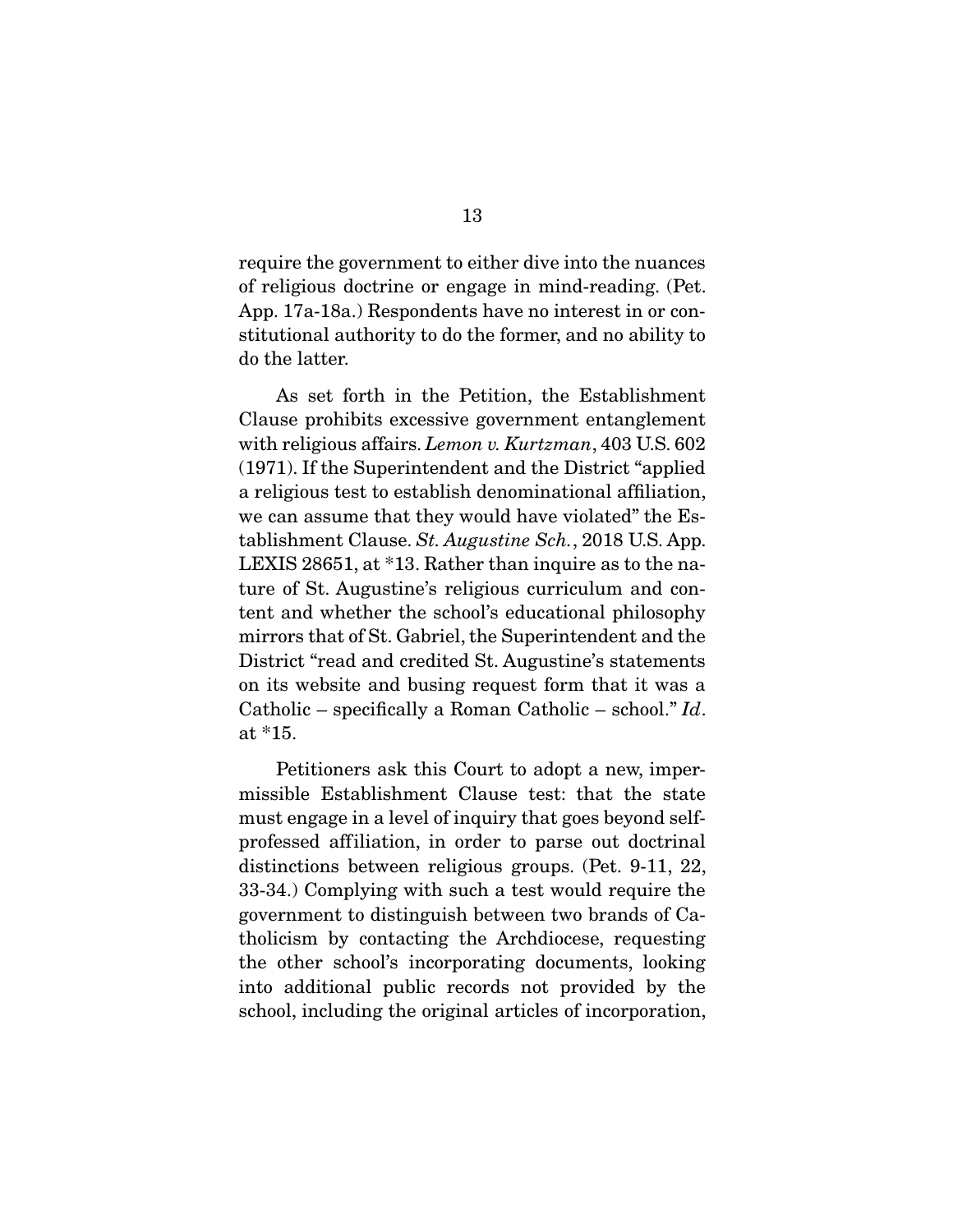and collecting documentation on the school's teaching and religious philosophy. This surely would be excessive entanglement and is the very type of inquiry prohibited by *Holy Trinity* and the Establishment Clause. *See Lyng v. Nw. Indian Cemetery Protective Ass'n*, 485 U.S. 439, 458 (1988) (improper for the Court to interpret the propriety of certain religious beliefs); *United States v. Lee*, 455 U.S. 252, 257 (1982) (it is not the Court's function or competence to determine the proper interpretation of the Amish faith); *Presbyterian Church v. Mary Elizabeth Blue Hull Mem'l Presbyterian Church*, 393 U.S. 440, 451 (1969) (courts must not engage in "forbidden process of interpreting and weighing church doctrine"); *United States v. Ballard*, 322 U.S. 78, 87 (1944) (a trier of fact enters a "forbidden domain" when evaluating the truth of religious beliefs).

 St. Augustine provided documentation in its attendance area request regarding its name change and its By-Laws. Unlike in *Holy Trinity* where the government was required to take the school at its word based on its affirmative declaration that it was nondenominational, St. Augustine does not disavow its affiliation with Catholicism in its documentation. Instead, St. Augustine *openly proclaims its affiliation with Catholicism and its leadership in the Vatican*. (Pet. App. 15a.) The Articles of Incorporation relied upon by Petitioners were never provided to the District or the Superintendent as part of the request for approval of the school's attendance area. (Pet. at 13; Pet. App. 7a-9a.) As such, the District and Superintendent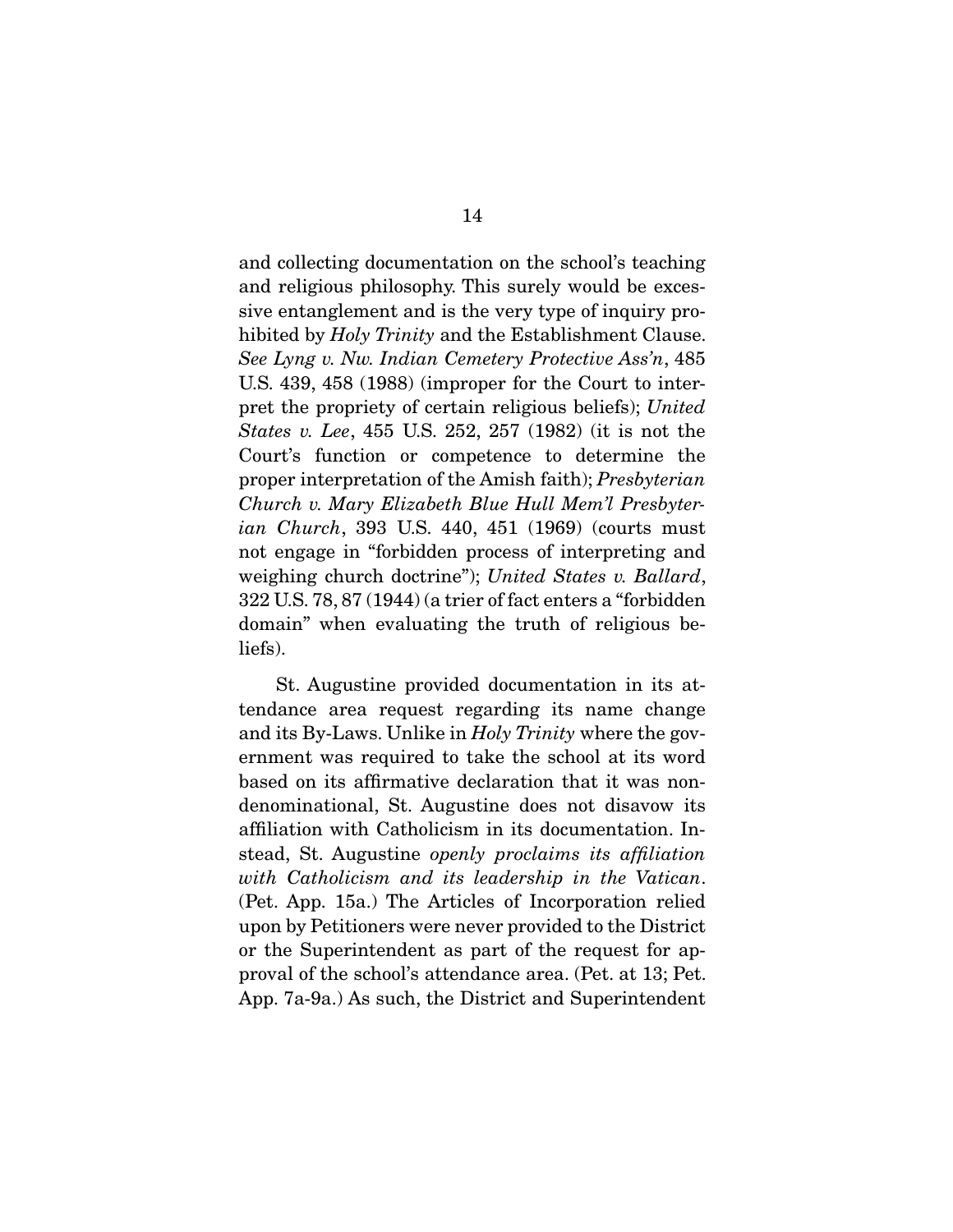accepted the school's own profession of Catholic affiliation. Thus, the Panel Majority properly declined the Petitioners' invitation to "pervert the Establishment Clause to declare internal doctrinal differences as a matter of state concern." *St. Augustine Sch.*, 2018 U.S. App. LEXIS 28651, at \*18. (Pet. App. 18a.)

 Under the guise of an as-applied challenge to the District's interpretation and enforcement of the school transportation aid statute, Petitioners are actually asking this Court to take under consideration a facial challenge to the constitutionality of the statutory scheme, as construed by the Wisconsin Supreme Court. (*See generally* Pet.) Petitioners are asking this Court to reinterpret the constitutionality of the statutory scheme in its entirety by arguing that the only permissible test of affiliation is by consideration of that which is legal and secular in nature. (*Id*. at 38*.*)

 This is made clear by the Petitioners' Establishment Clause argument, which, when taken to its logical conclusion, would indicate that the government is *always* excessively entangling itself in a determination of "who or what is Catholic," at any time it considers affiliation as required by the Wisconsin Supreme Court. (*Id.*) Even if the District were to accept that each school is entitled to elect the faith tradition moniker of its choice without assigning any meaning thereto and accept further representations regarding the religious distinctions between two or more intuitions, the District would then be deemed to have made a "judgment" for acknowledging the legitimacy of those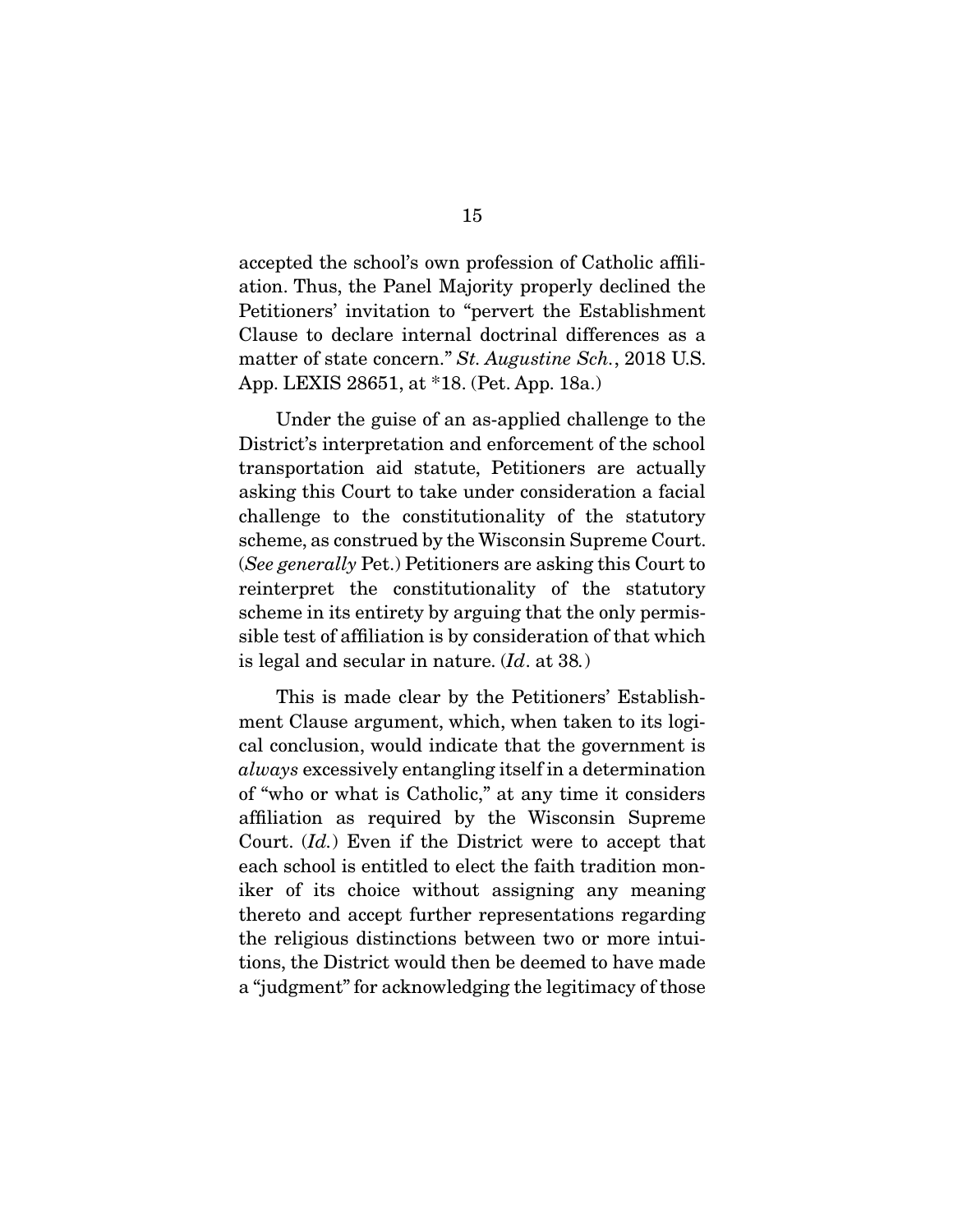representations. (*Id.* at 37.) The District would then be running afoul of the statutory scheme at issue.

### III. Reversal and/or clarification of the existing decisions of this Court is wholly uncalled for under the facts and circumstances of this case.

 Petitioners' failure to correctly apply the Wisconsin Supreme Court's valid construction of the statute to the facts of this case does not give rise to a question of exceptional importance, or require this Court to reconsider its prior rulings in *Smith* or *Trinity Lutheran*. The rule of law must be applied to the facts of *this* case, and that is precisely what the District Court and Panel Majority have done. The material facts are undisputed. Further, and as stated above, Petitioners have not made a facial challenge to the statutory scheme at issue.

 As stated by the Panel Majority, St. Augustine's problem is "not that it is Catholic; it is that it is second in line." *Id.* at \*12. (Pet. App. 12a.) Further, Petitioners' arguments regarding the statutes in question rest on a misunderstanding of the statutory requirements as construed by the Wisconsin Supreme Court. (Pet. App. 10a.) However, instead of taking up their issue with the Wisconsin legislature, Petitioners made an asapplied constitutional challenge to the District and Superintendents' decision-making process. Petitioners' claims, however, are simply not supported by the facts in the record or the well-established state or federal